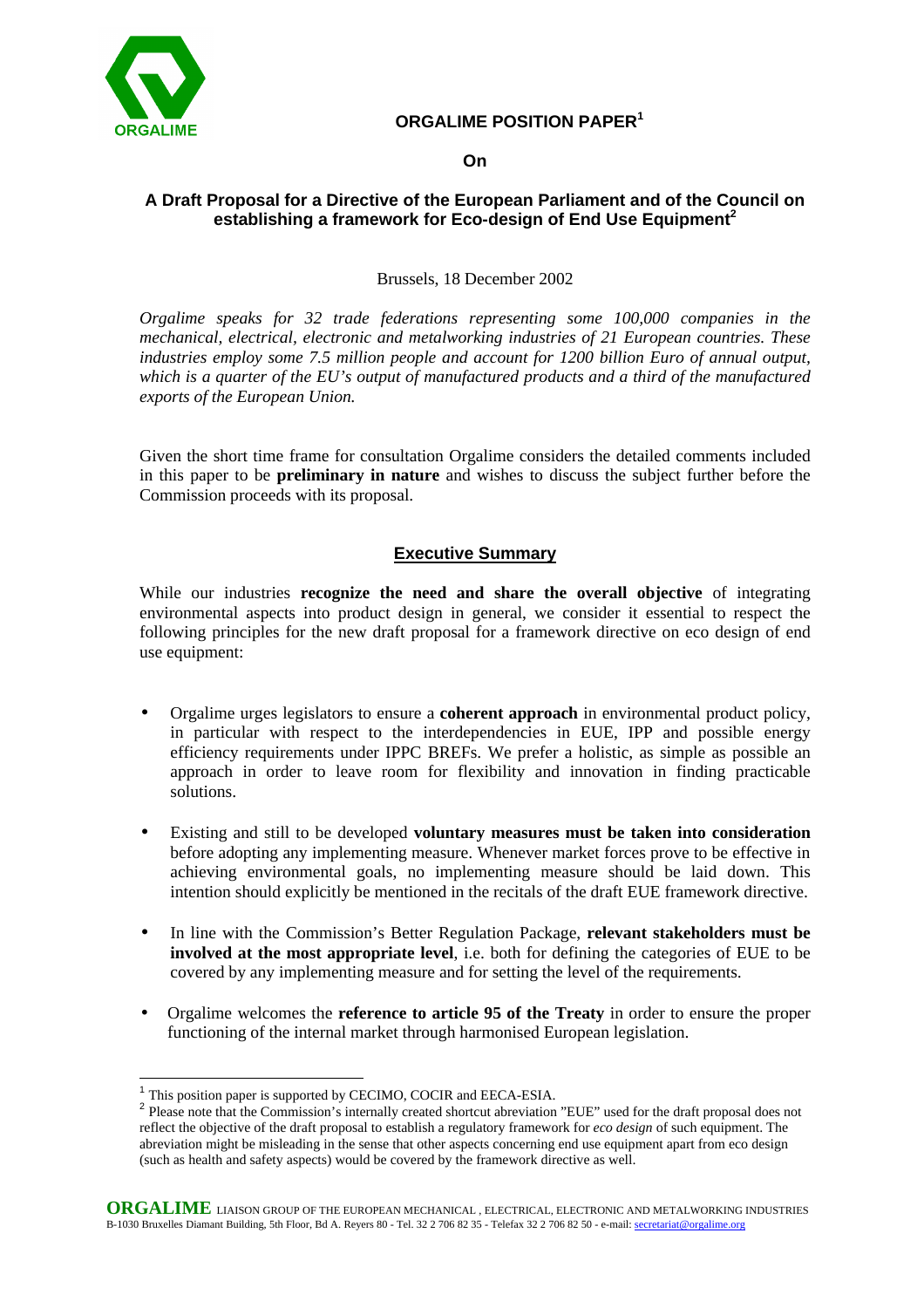- To our mind, the application of **all criteria listed in article 14** concerning the adoption of implementing measures **should be mandatory** and should be assessed in the **impact assessment,** which we believe must be carried out prior to proposing any implementing measure.
- The provisions and parameters listed in **annex I** should be used **for guidance only**. The requirements should be kept on an overall level leaving the manufacturer the flexibility of balancing the various factors.
- **Practical tools** are necessary to ensure that the intentions can be fulfilled without creating insurmountable obstacles, especially to SMEs. In certain cases, standards, commonly accepted databases, checklists etc. should be developed for this purpose.

 $-$ 

## **1. Vision of environmental product policy**

Europe has a strong environmental awareness in the general public as well as in industry. Various instruments concerning product related sustainability are successfully applied on a voluntary basis within engineering industries, including among others management and labelling schemes, energy saving programmes and waste treatment. There is, however, *a need to develop a common view* between the different EU regulatory bodies, Member States and other stakeholders on how to integrate environmental requirements into products.

It is essential to ensure a *coherent approach* in environmental legislation and between regulators both at a European and a national level, so as to achieve common European regulation, which will avoid fragmentation of the internal market.

The vision of environmental product policy should aim to achieve the continuous improvement of the environmental performance of products taking their whole life cycle into account. At the same time, such a policy must enhance innovation and the ability of European industry to compete in a global market and must not create new barriers to trade.

A common strategy should use existing strengths in order to reach these overall objectives. One of the strengths of European industry lies in its network of large, medium and small companies. Creativeness, innovation and entrepreneurship must continuously be enhanced to ensure growth and competitiveness.

The diverse nature of challenges when integrating environmental requirements into products necessitates the use of an adequate, flexible and balanced mix of measures. This is done by *according manufacturers the maximum of flexibility in fulfilling regulatory goals*. All stakeholders, not only industry, should be encouraged and motivated to take voluntary measures and enter self-commitments to reach such goals.

The development of measures must be created through a dialogue between policy makers and stakeholders. Furthermore, industry driven initiatives must be taken into account in the future development of measures.

As to the Commission's initiatives to further develop the area of product related environmental policy, we share the thinking behind the new draft framework directive to create a holistic framework, integrating specific environmental policy objectives without compromising other aspects, such as product safety and economic realities.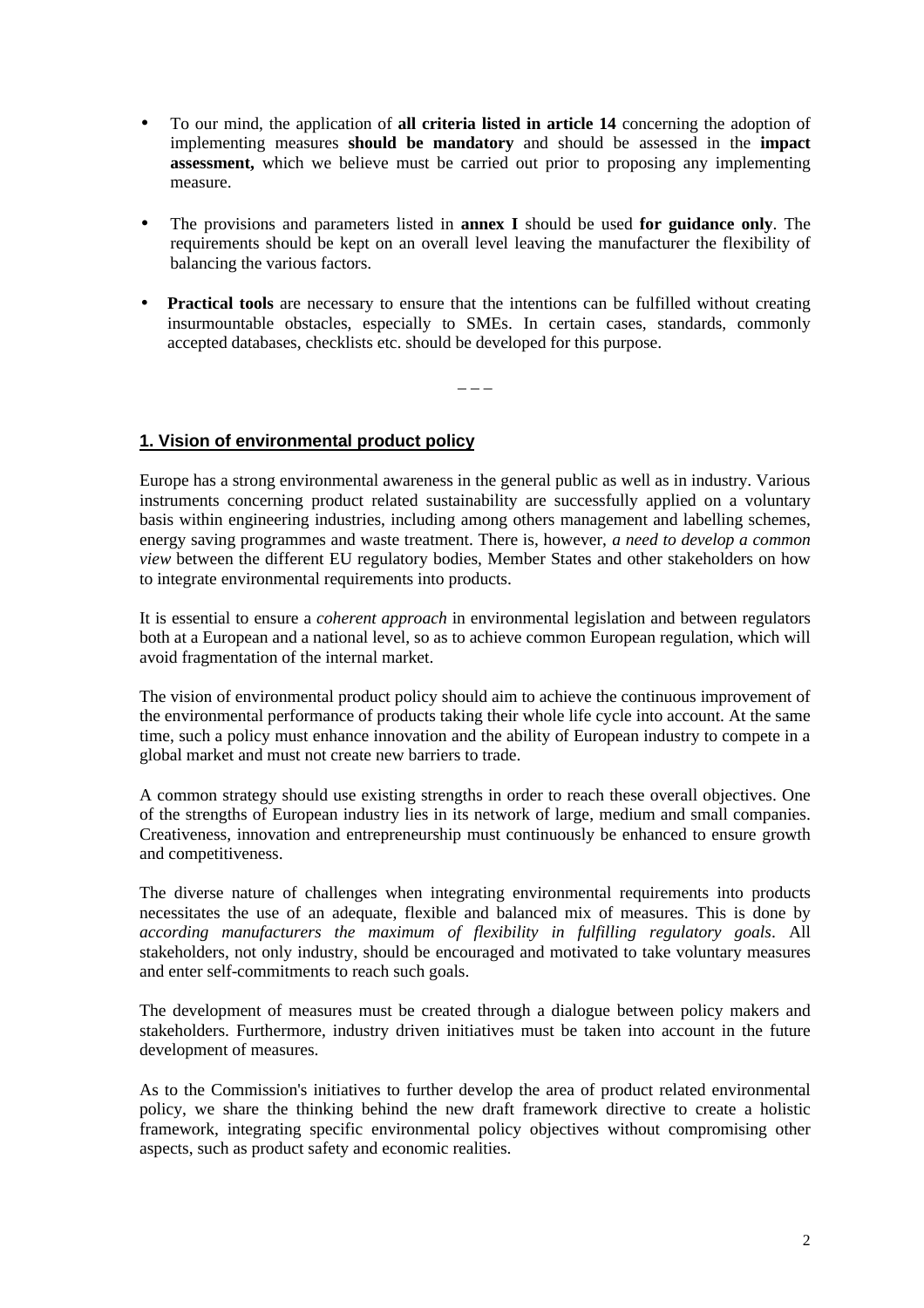However, much product related environmental legislation already exists and therefore constrains manufacturers (e.g. IPPC, WEEE, RoHS and CFC regulation). In this context, for many products the room for flexibility is already rather, if not too, limited.

We draw the attention of the regulators to the polarity that exists between, on the one hand, specific threshold oriented requirements for certain environmental aspects, and, on the other hand, life cycle thinking, which seeks to balance different aspects in an optimal way. If too many aspects are regulated with fixed limits and targets, there will be a straightjacket for manufacturers which will not only hinder the efforts to reach the environmental goals but will also hamper Europe's competitiveness in the global market. Any product oriented environmental policy should be flexible enough to accommodate a policy of continuous improvement.

#### **2. General remarks on the draft framework proposal on eco-design of EUE**

Orgalime welcomes the efforts made by DG ENTR and DG TREN to cooperate in an area where we feel that the Commission's policy is lacking coherence (see our letters addressed to President Prodi and Commissioners Liikanen, de Palacio and Wallström in June 2002).

However, Orgalime **recalls the importance of clarifying the link between the various legislative initiatives**, such as

- IPP
- WEEE
- RoHS
- the future BREF on generic energy efficiency requirements under the IPPC directive
- the energy efficiency of buildings directive
- possible legislative measures concerning EMF

with the draft EUE framework directive.

The aim of the former draft EEE initiative was to initiate a "cultural" change, a change that is still needed with the new draft framework directive. In this context it is important to note that the state of the art of eco-design differs considerably from one Member State to the other and from one company to the other. There is a long way to go to reach a common understanding of eco-design and assessment of the environmental aspects.

Consequently, it is important that great efforts are vested in organising support activities. *A generally accepted environmental database is needed to establish a commonly used reference for the assessments of environmental effects from products.* Furthermore, the elaboration of relevant supporting guidance should be enhanced and, especially to meet the needs of SMEs, training courses and sector-specific easy to use tools should be developed.

## **3. Implementing measures (article 14)**

At the stakeholder meeting on 18 November 2002, the Commission clearly stated that implementing measures are not intended to be introduced in areas where market forces are already functioning and voluntary measures are proving to be effective. In order to maintain industry's drive for continuous improvement through voluntary measures and for entering possible self-commitments, Orgalime asks to explicitly mention this intention in the recitals to the draft EUE framework directive.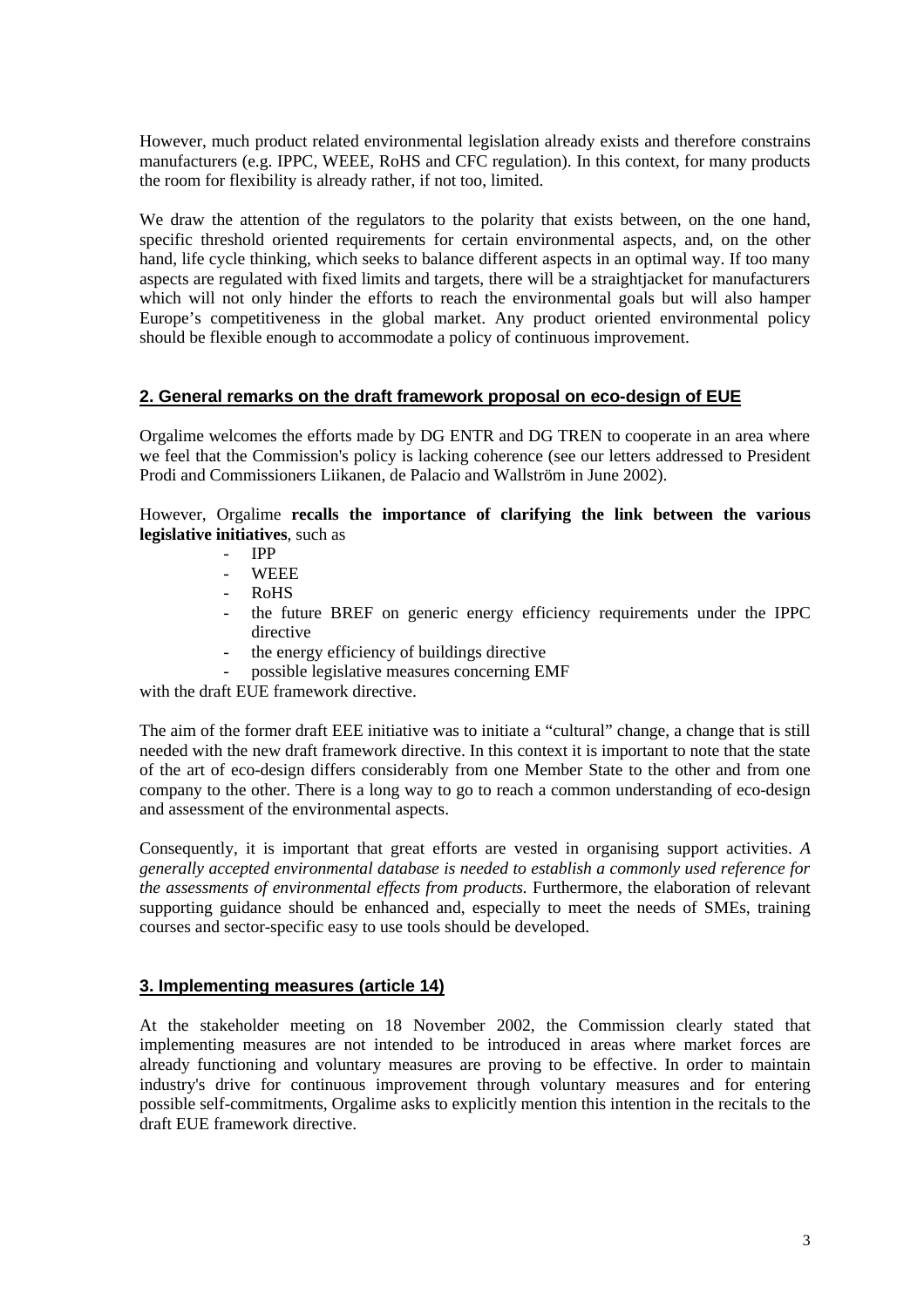In the light of the great importance for industry and the need for technical insight when setting possible specific design requirements, it should also be clearly stated in the draft framework directive that industry will participate in both the evaluation process of EUE categories that should be subject to an implementing measure and in setting the level of requirements for any equipment or category of equipment.

As for the criteria to be applied for adopting the implementing measures it should be clearly stated that *all* the criteria mentioned in article 14.3 should be fulfilled before taking a decision to come up with an implementing measure. This should be clearly analysed and documented in the impact assessment, which we believe must precede any proposal for adopting an implementing measure.

We would also suggest that the criteria of article 14.3 are grouped in two different sections: one related with the mandating of an implementing measure (i.e. if at all there should be one), including 3.1, 3.2, 3.4 and 3.5. The other section concerns the impact of the measure and should then include 3.3, 3.6, 3.7, 3.8 and 3.9.

Another criterion, which should be applied rigorously is "cost-effectiveness", to be understood as a condition that requirements should only be adopted for aspects, which would *substantially contribute* to the achievement of the environmental objectives when compared to other possible impacts.

We have understood that it is also envisaged to have the option of eco-design requirements on the basis of Annex I *without* specific eco-design requirements.

Consequently, we suggest that the wording "and/or" is supplemented by:

"2) The implementing measures will introduce *either a) .....or b).....or a combination of a) and b)*."

## **4. Conformity assessment and presumption of conformity (articles 6 and 7)**

Orgalime supports the preference given to manufacturer's declaration as the preferred option. In fact, we do not see which direct risk would justify requiring third party certification, which is costly for manufacturers and thus for society as a whole and often does not add any value.

ORGALIME welcomes that different instruments can be used for conformity assessment.

Concerning the structure of the section, we believe that the second and third paragraph of article 6.2 belong to article 7 on the presumption of conformity.

However, as for the use of environmental management systems we suggest to insert the following phrase into paragraph 3 of article 6.2:

"Environmental management systems for which provisions have been applied in accordance with harmonised standards *and which include the design function*, the reference numbers…, … shall be presumed to conform…".

Considering that industry's goal is to facilitate *global* trade, it is appropriate – when reference is made to Eco-label schemes and European standards – to give presumption of conformity not only to European but also to *similar international* schemes and standards in so far as they cover the requirements set in the framework directive.

We are aware of the Commission's position that only European schemes and standards of which the contents are under full European control can give presumption of conformity. However, we must bring to mind the EU's support for the WTO TBT Agreement in which international standards are mentioned as the preferred reference in technical regulation.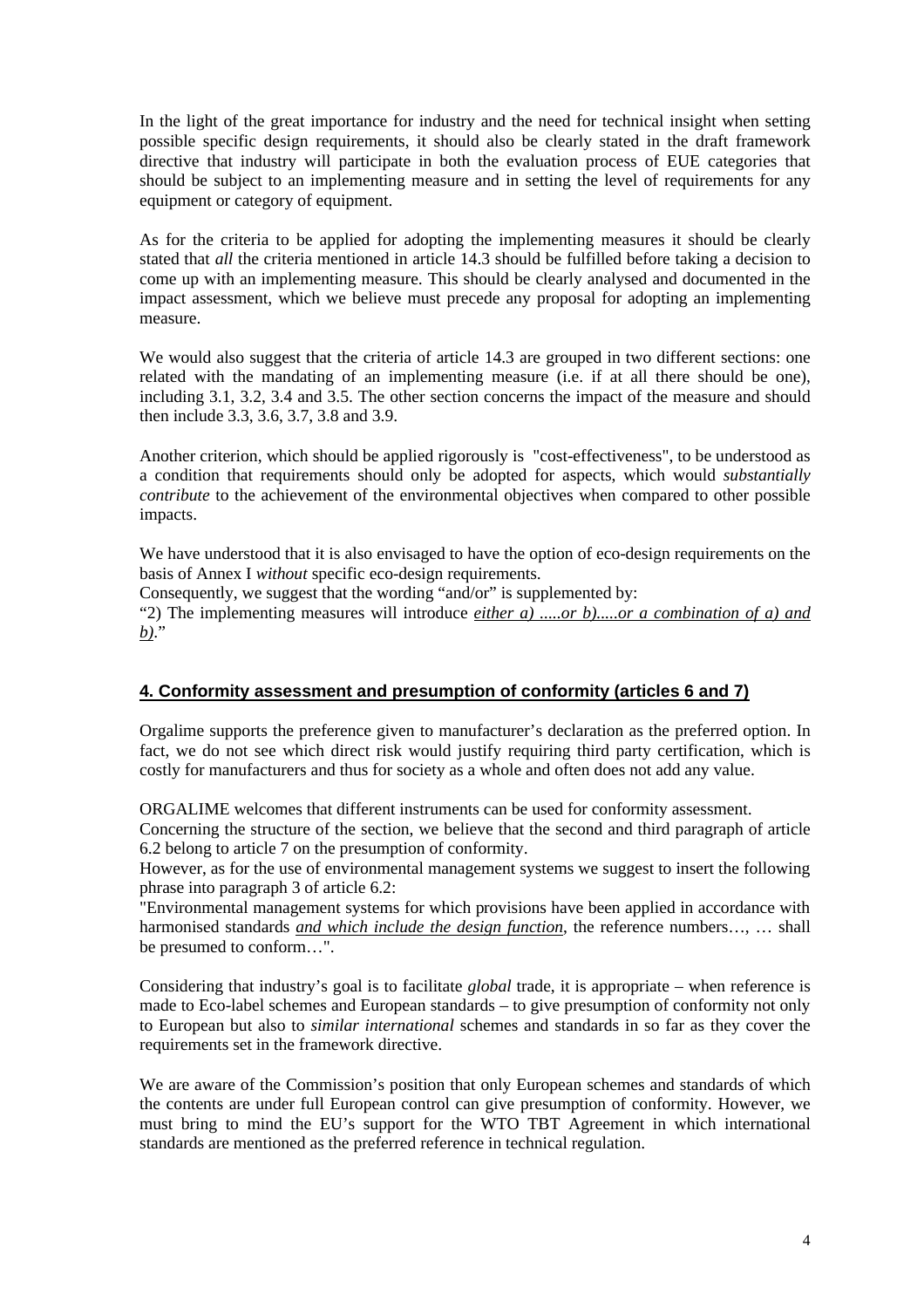It is important that Europe should not create barriers to trade, but rather fulfil its obligations under the TBT Agreement.

## **5. Marking and declaration of conformity (article 10, annexes III and VI)**

We believe that, though the draft EUE framework directive is not a clear cut New Approach directive, it would make matters simpler and more coherent if it were in line with other directives applying the CE-marking, in particular concerning market surveillance, CE-marking, conformity assessment and declaration of conformity.

Thus the operating instructions should not form part of the declaration of conformity, as required in Annex VI. The same goes for results of measurements on the eco-design requirements, which belong to the technical file, and not to the declaration of conformity.

According to article 10, Member States are allowed to require the information concerning the design aspects in their official language. Orgalime suggests that the information shall be provided in the same language as the user manual. This ensures a coherent approach and facilitates the administrative burdens.

Annex III requires that the CE-marking must also appear on the sales packaging. Once more, Orgalime asks the requirements of the various legislative initiatives to be coherent. Marking of sales packaging introduces additional administrative burden for manufacturers and is not justified by a real need.

## **6. Parts (article 2a) and components/ sub-assemblies (articles 2b and 11)**

Orgalime does not believe that parts included in the definition of end use equipment under article 2a should fall under the scope of the directive and therefore be addressed separately by any implementing measure. This would cause unnecessary complexity.

In addition, Orgalime finds it essential to have components and sub-assemblies covered by the framework directive *only* in so far as it is a matter of providing information to the next partner in the production chain. In order to avoid unnecessary interferences in business-to-business transactions, which give rise to superfluous paper, we suggest that the information should be supplied on the manufacturer's request only.

It is difficult to see how Member States could ensure appropriate transfer of documents in a business-to-business relationship. We believe that it is not a matter for market surveillance authorities to control, but for the end manufacturer, who, in any case, needs the information for his technical file.

## **7. Provisions for eco-design requirements (annex I)**

The Commission has clearly stated that it is not the intention to introduce a mandatory LCA (Life Cycle Assessment). Orgalime welcomes this.

To avoid any possible misunderstanding and possibly differing interpretation in individual Member States, we suggest clearly stressing that *the aspects listed in annex I shall only be considered in so far as they can be influenced through the product design and only if the manufacturer has the power to influence the aspect in question*.